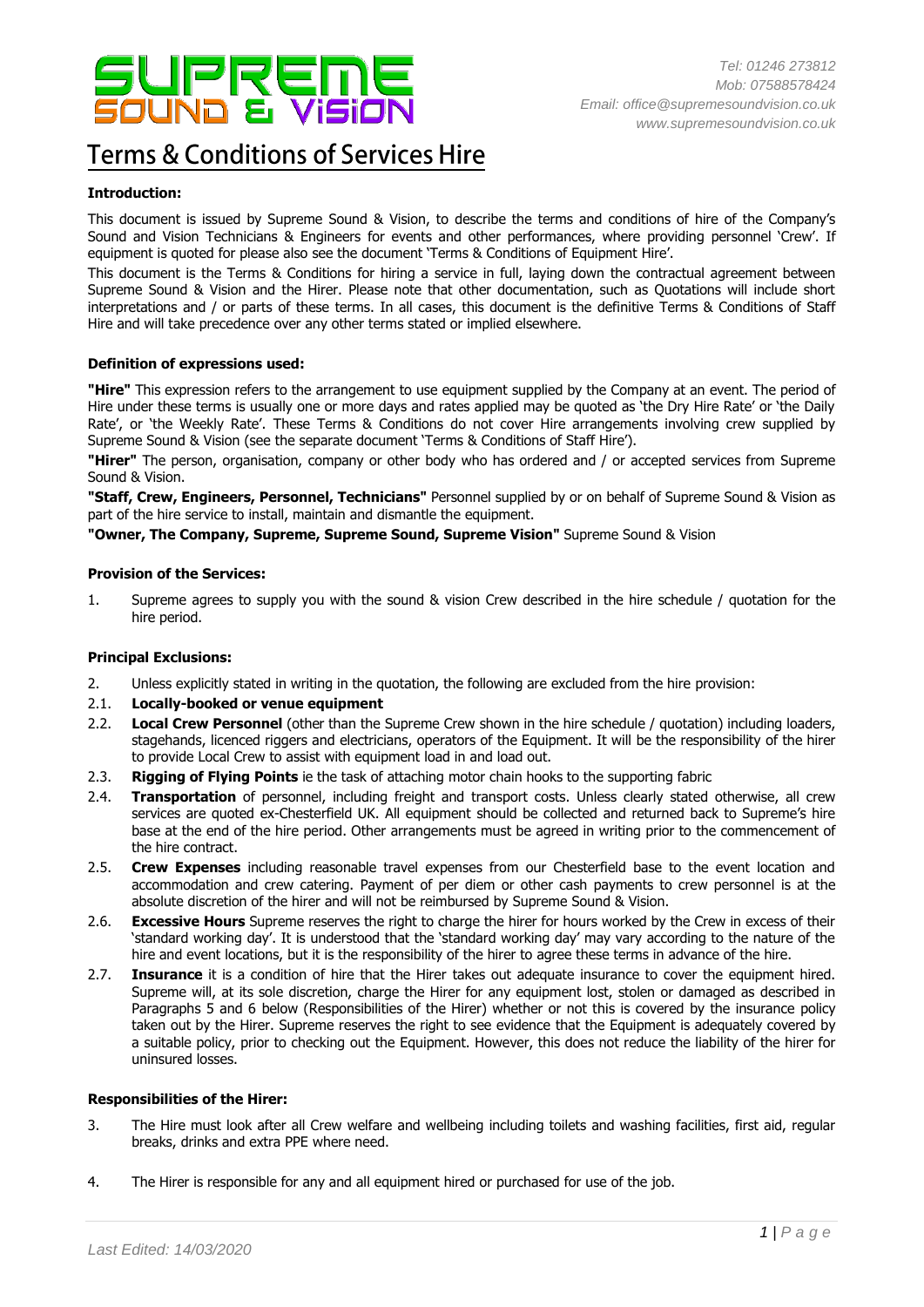- 4.1. Any cost of replacing or repairing the equipment that our crew uses will be borne in full by the Hirer including Equipment lost and damaged.
	- Examples of loss/damage /modification include (but are not limited to) the following:
	- Damage by persons known or unknown, including audiences and artists (whether or not as part of the performance)
	- Damage or loss caused by inadequate handling by third parties (including local crew)
	- Damage by adverse weather conditions including water damage
	- Loss due to theft on site or in transit
	- Loss or damage during transportation
	- Modifying cables by cutting and/or re-wiring plugs/sockets
- 5. **Liabilities:** Equipment is supplied on the understanding that it be competently installed and operated by the Hirer (unless otherwise stated). No liability will be accepted by Supreme for any damage to persons or property whilst the Equipment is on hire to the Hirer.
- 6. **Competent Personnel:** Where certain hire Equipment requires specialist technical knowledge or training for the safe or effective installation and or operation, the hirer will be required to undertake that competent personnel are employed. Where such an undertaking cannot be made, at the sole discretion of Supreme, a competent crew will be supplied by Supreme and charged in addition to the hire rate. (At such point, Supreme Terms & Conditions of Staff Hire will prevail, incorporation these Terms & Conditions of Equipment Hire).
- 7. **Local Licences:** The hirer is solely responsible for obtaining any licence, qualification or other authority, which may be required for the safe and legal operation of the Goods hired and agrees to abide by all legal guidelines relating to the installation and operation of the Goods.
- 8. **Sound Pressure Levels** High Sound Pressure levels can cause permanent hearing damage. Repeated exposure can have a cumulative effect. Equipment provided by Supreme can and does produce high enough sound pressure levels to cause hearing damage. Supreme cannot accept liability for any individual's failure to stay at an appropriate distance from loudspeakers or failure to take any necessary steps to protect their own hearing. It is the responsibility of the hirer to ensure the safety, with regards to hearing, of the general public. Where appropriate you may wish to ensure that warning notices are displayed, hearing protection is issued, or safety barriers are erected.

### **Hire Periods, Charges and Payments:**

- 9. **Hire Period:** Hire charges are calculated from the time started on site to the time finished on site. Permission for extending hire arrangements may be granted on request but must not be assumed. Availability of crew may vary from our rate card or as advertised on our website and cannot be guaranteed for periods of extension.
- 10. **Hire Charges:** Hire charges are based on Hourly rates, with the period of hire starting from the time of checking in on site, to the time of checking out on site. Minimal call period of hire is 2 hours on site. Over 15km distance from Supreme base (Chesterfield) there will be a cost of travel time per crew included. This is serpent from travel expenses and minimal call out period.
- 11. **Overtime Charges:** The normal overtime hire rate is a multiple of 1.5 times the hourly rate. This occurs when less than 2 hours' notice has been given that they will have to stay extra hours or late booking.
- 12. **Payments:** Payments must be made in full with cleared funds after checking in all equipment. A deposit may be asked for before checking out the equipment of maximum of 50% of the quoted equipment hire rate.
- 13. **Late Payments:** Where any discounts are offered or negotiated, any entitlement to discount will be forfeited if accounts are not paid by the due date. Furthermore, any accounts not paid by the due date will have an interest charge applied each month until payment is received in full. (The rate of interest is currently 8.75% per calendar day or part thereof set by UK government – the rate applied will be stated on the invoice).
- 14. **Guarantees against equipment loss or late return:** Hirers may be required to leave a deposit of up to 50% of the quoted equipment hire rate, as a payment guarantee in the event of a loss or late return. Supreme reserves the right to charge the hirer the full replacement cost relating to any loss of